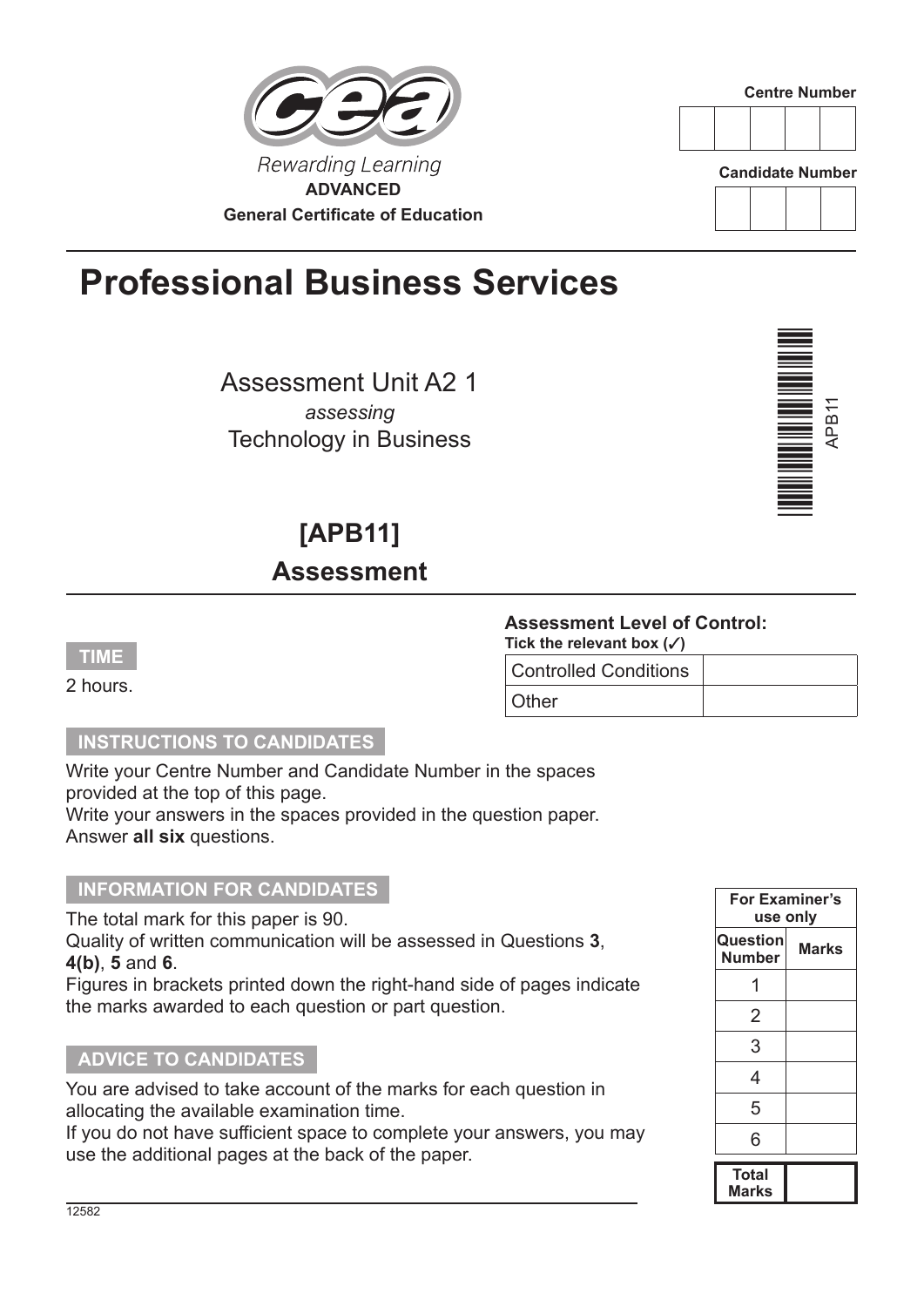| Explain the term big data.       |                                                                        |              | Examiner Only |
|----------------------------------|------------------------------------------------------------------------|--------------|---------------|
|                                  |                                                                        | <b>Marks</b> | Remark        |
|                                  |                                                                        |              |               |
|                                  |                                                                        |              |               |
|                                  |                                                                        |              |               |
|                                  |                                                                        |              |               |
|                                  |                                                                        |              |               |
|                                  |                                                                        |              |               |
|                                  |                                                                        |              |               |
|                                  |                                                                        |              |               |
|                                  |                                                                        |              |               |
|                                  |                                                                        |              |               |
|                                  |                                                                        |              |               |
|                                  |                                                                        |              |               |
|                                  | $[4]$<br><u> 1980 - Johann Barn, mars an t-Amerikaansk politiker (</u> |              |               |
|                                  |                                                                        |              |               |
|                                  |                                                                        |              |               |
|                                  |                                                                        |              |               |
|                                  |                                                                        |              |               |
|                                  |                                                                        |              |               |
|                                  |                                                                        |              |               |
|                                  |                                                                        |              |               |
|                                  |                                                                        |              |               |
|                                  |                                                                        |              |               |
|                                  |                                                                        |              |               |
|                                  |                                                                        |              |               |
|                                  |                                                                        |              |               |
|                                  |                                                                        |              |               |
|                                  |                                                                        |              |               |
|                                  |                                                                        |              |               |
|                                  |                                                                        |              |               |
|                                  |                                                                        |              |               |
|                                  |                                                                        |              |               |
|                                  |                                                                        |              |               |
|                                  |                                                                        |              |               |
|                                  |                                                                        |              |               |
|                                  |                                                                        |              |               |
|                                  |                                                                        |              |               |
|                                  |                                                                        |              |               |
|                                  |                                                                        |              |               |
|                                  |                                                                        |              |               |
|                                  |                                                                        |              |               |
|                                  |                                                                        |              |               |
|                                  |                                                                        |              |               |
|                                  |                                                                        |              |               |
|                                  |                                                                        |              |               |
|                                  |                                                                        |              |               |
| $\overline{\mathbf{2}}$<br>12582 |                                                                        |              |               |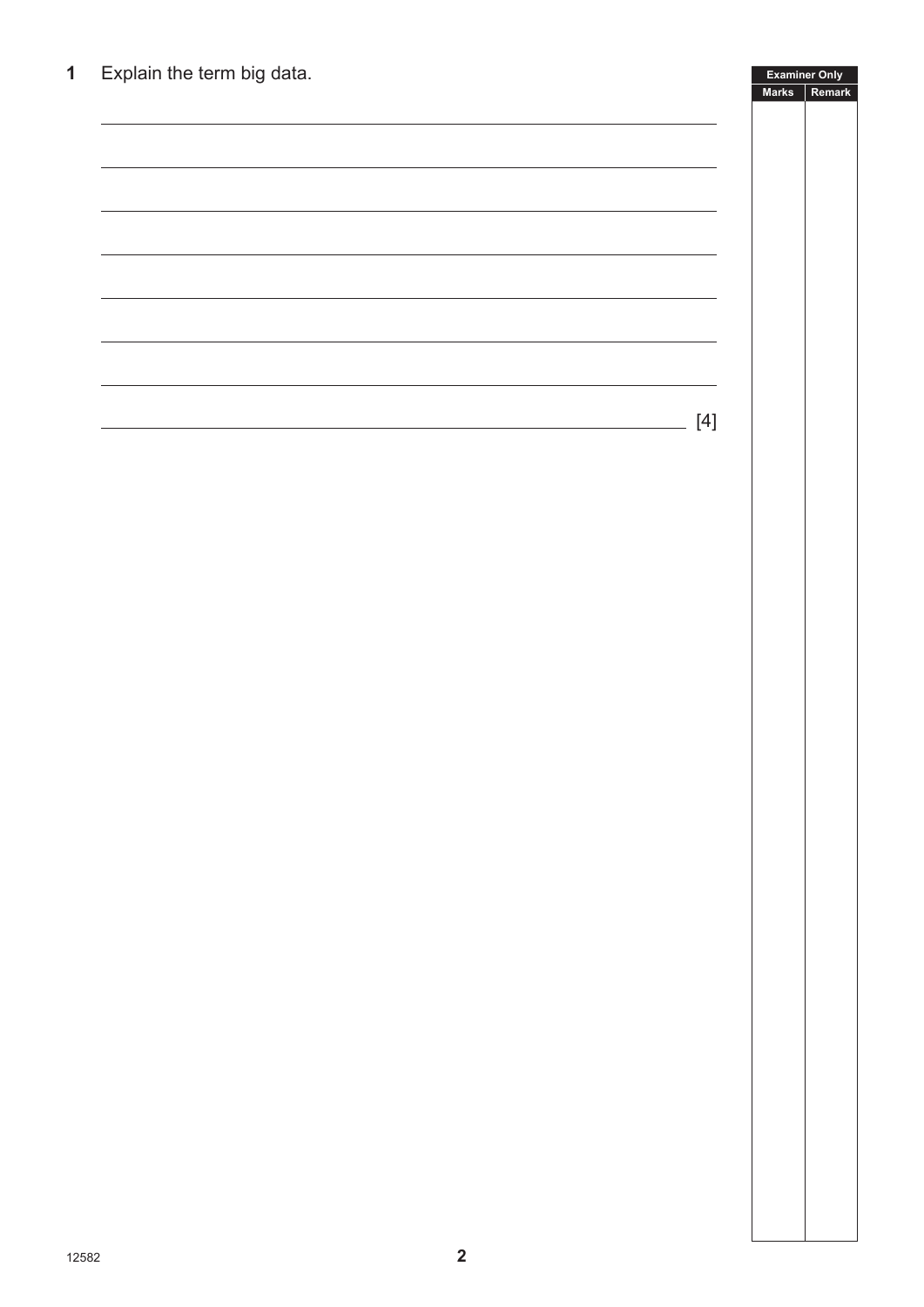**2** Northern Cover plc is an insurance company. You have been appointed by the company as a professional business services consultant.

Northern Cover plc is considering introducing an IT-based Performance Management System (PMS). Describe **two** benefits of an IT-based

| $[8]$ |  |  |  |
|-------|--|--|--|
|       |  |  |  |
|       |  |  |  |
|       |  |  |  |
|       |  |  |  |
|       |  |  |  |
|       |  |  |  |
|       |  |  |  |

**Examiner Only Marks Remark**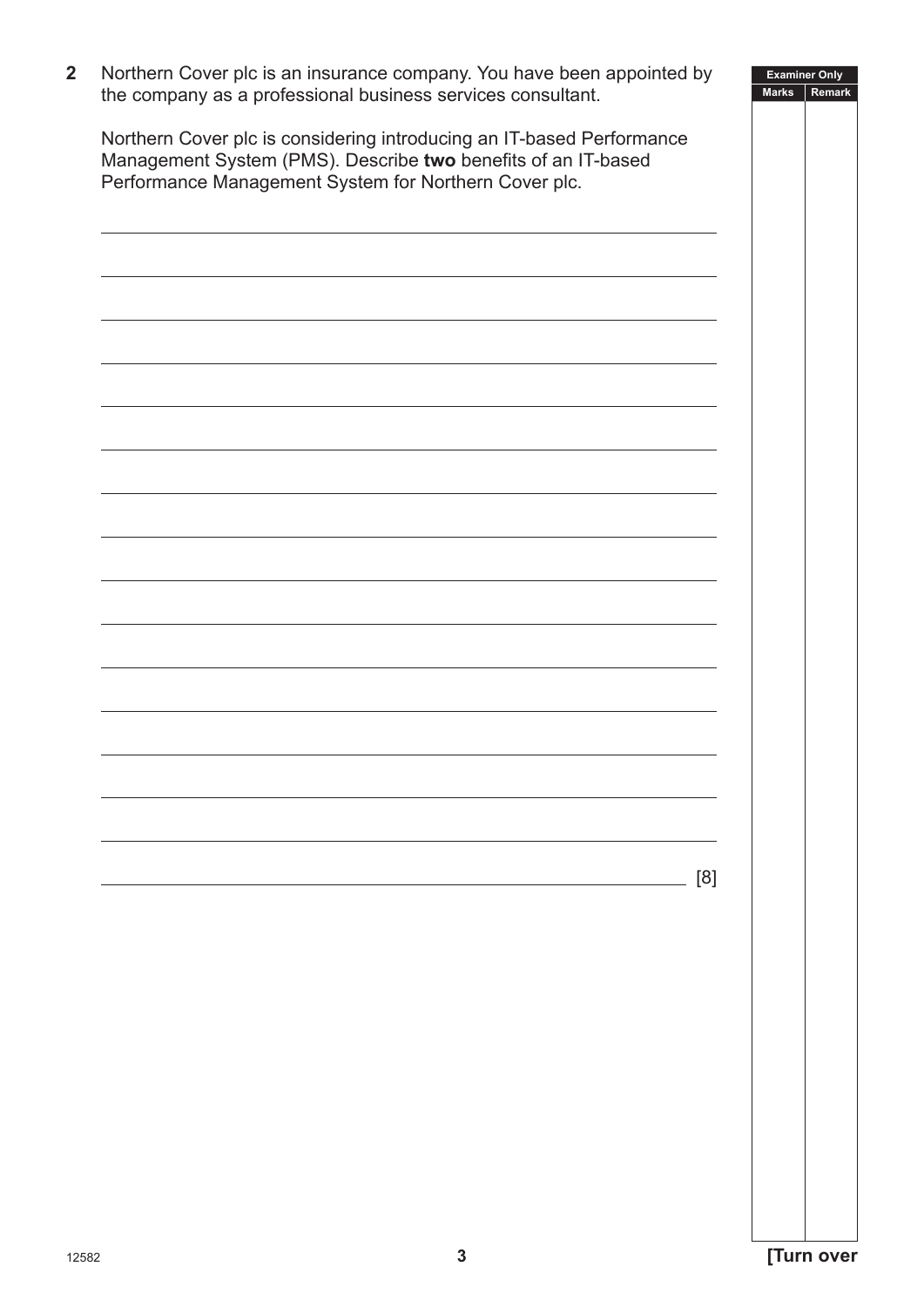**Examiner Only Marks Remark 3** Northern Cover plc specialises in all types of residential and commercial insurance. It offers comprehensive insurance policies at a competitive rate and has 35% market share, successfully managing its competition. Northern Cover plc is planning to introduce a Customer Relationship Management System (CRM). As a professional business services consultant, analyse the effectiveness of a Customer Relationship Management System (CRM) for Northern Cover plc. **The quality of written communication is assessed in this question.**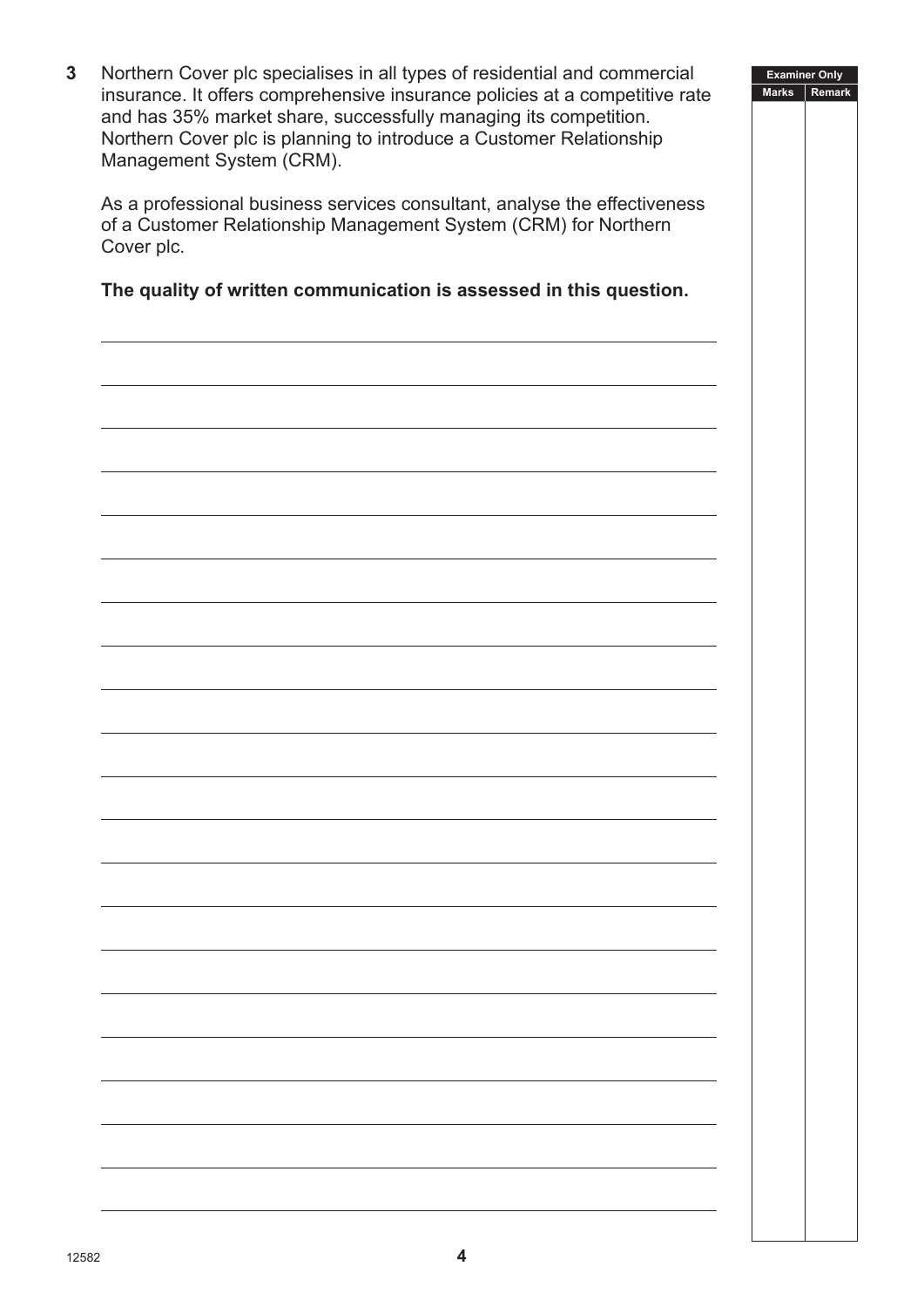|       |                                              |        | <b>Examiner Only</b><br><b>Marks</b> | Remark     |
|-------|----------------------------------------------|--------|--------------------------------------|------------|
|       |                                              |        |                                      |            |
|       |                                              |        |                                      |            |
|       |                                              |        |                                      |            |
|       |                                              |        |                                      |            |
|       |                                              |        |                                      |            |
|       |                                              |        |                                      |            |
|       |                                              |        |                                      |            |
|       |                                              |        |                                      |            |
|       |                                              |        |                                      |            |
|       |                                              |        |                                      |            |
|       |                                              |        |                                      |            |
|       |                                              |        |                                      |            |
|       |                                              |        |                                      |            |
|       |                                              |        |                                      |            |
|       | <u> 1980 - Johann Barn, fransk politik (</u> | $[16]$ |                                      |            |
|       |                                              |        |                                      |            |
|       |                                              |        |                                      |            |
|       |                                              |        |                                      |            |
|       |                                              |        |                                      |            |
|       |                                              |        |                                      |            |
|       |                                              |        |                                      |            |
|       |                                              |        |                                      |            |
|       |                                              |        |                                      |            |
|       |                                              |        |                                      |            |
|       |                                              |        |                                      |            |
|       |                                              |        |                                      |            |
|       |                                              |        |                                      |            |
|       |                                              |        |                                      |            |
|       |                                              |        |                                      |            |
|       |                                              |        |                                      |            |
|       |                                              |        |                                      |            |
|       |                                              |        |                                      |            |
|       |                                              |        |                                      |            |
|       |                                              |        |                                      |            |
|       |                                              |        |                                      |            |
|       |                                              |        |                                      |            |
|       |                                              |        |                                      |            |
|       |                                              |        |                                      |            |
|       |                                              |        |                                      |            |
| 12582 | ${\bf 5}$                                    |        |                                      | [Turn over |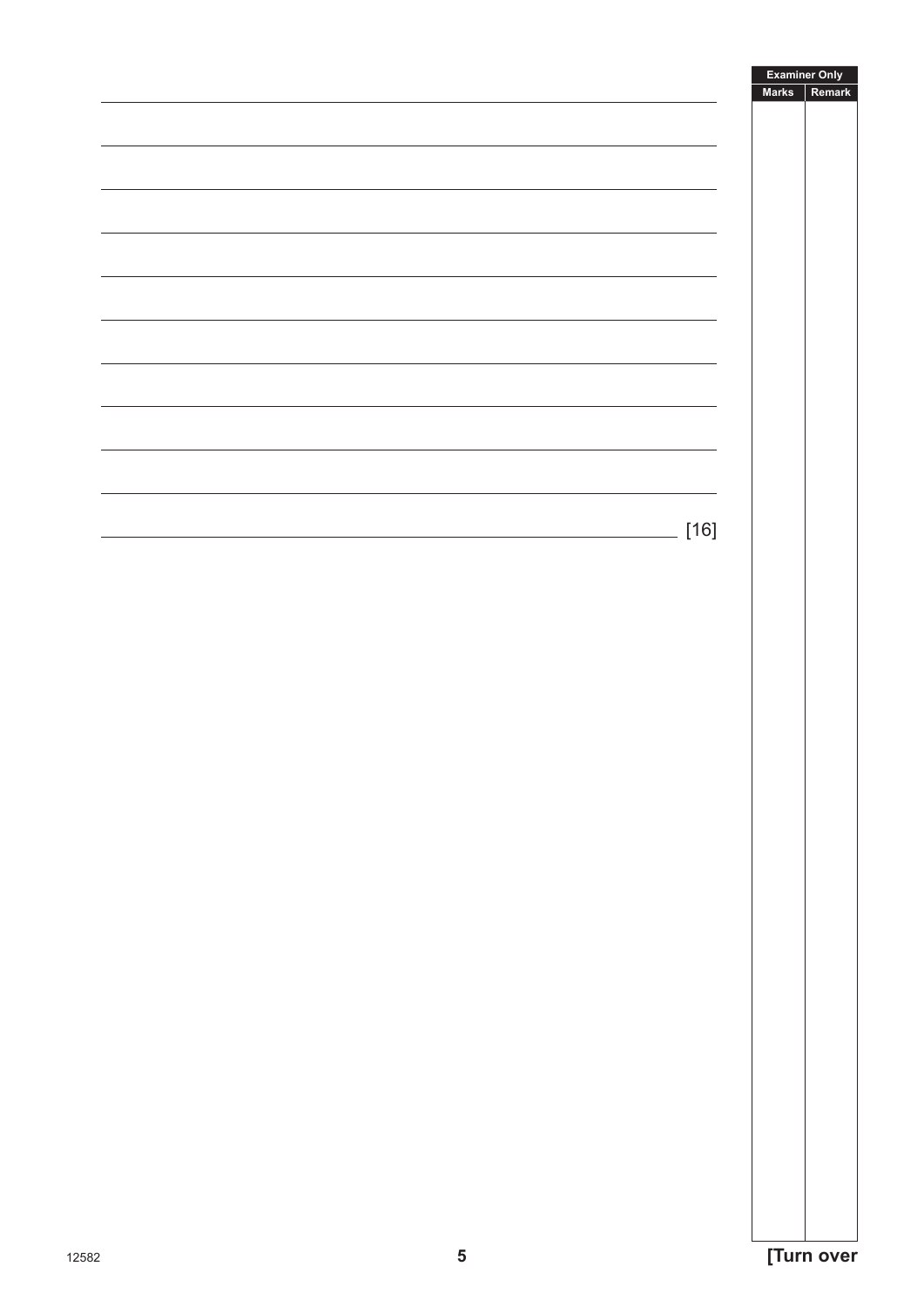| (a) The Managing Director of Northern Cover plc, Mr Anthony Gill, is<br>conscious that the company is storing customer details on a<br>computerised system. | <b>Examiner Only</b><br><b>Marks</b><br><b>Remark</b> |
|-------------------------------------------------------------------------------------------------------------------------------------------------------------|-------------------------------------------------------|
| As a professional business services consultant, explain three features<br>of the data protection legislation for Northern Cover plc.                        |                                                       |
|                                                                                                                                                             |                                                       |
|                                                                                                                                                             |                                                       |
|                                                                                                                                                             |                                                       |
|                                                                                                                                                             |                                                       |
|                                                                                                                                                             |                                                       |
|                                                                                                                                                             |                                                       |
|                                                                                                                                                             | [6]                                                   |
| (b) Customers of Northern Cover plc can purchase insurance policies<br>online.                                                                              |                                                       |
| Evaluate how the following security methods could make their<br>customer online transactions more secure:                                                   |                                                       |
| Secure Socket Layer (SSL)<br>$\bullet$<br>Hypertext Transfer Protocol Secure (https)<br>$\bullet$                                                           |                                                       |
| The quality of written communication is assessed in this<br>question.                                                                                       |                                                       |
|                                                                                                                                                             |                                                       |
|                                                                                                                                                             |                                                       |
|                                                                                                                                                             |                                                       |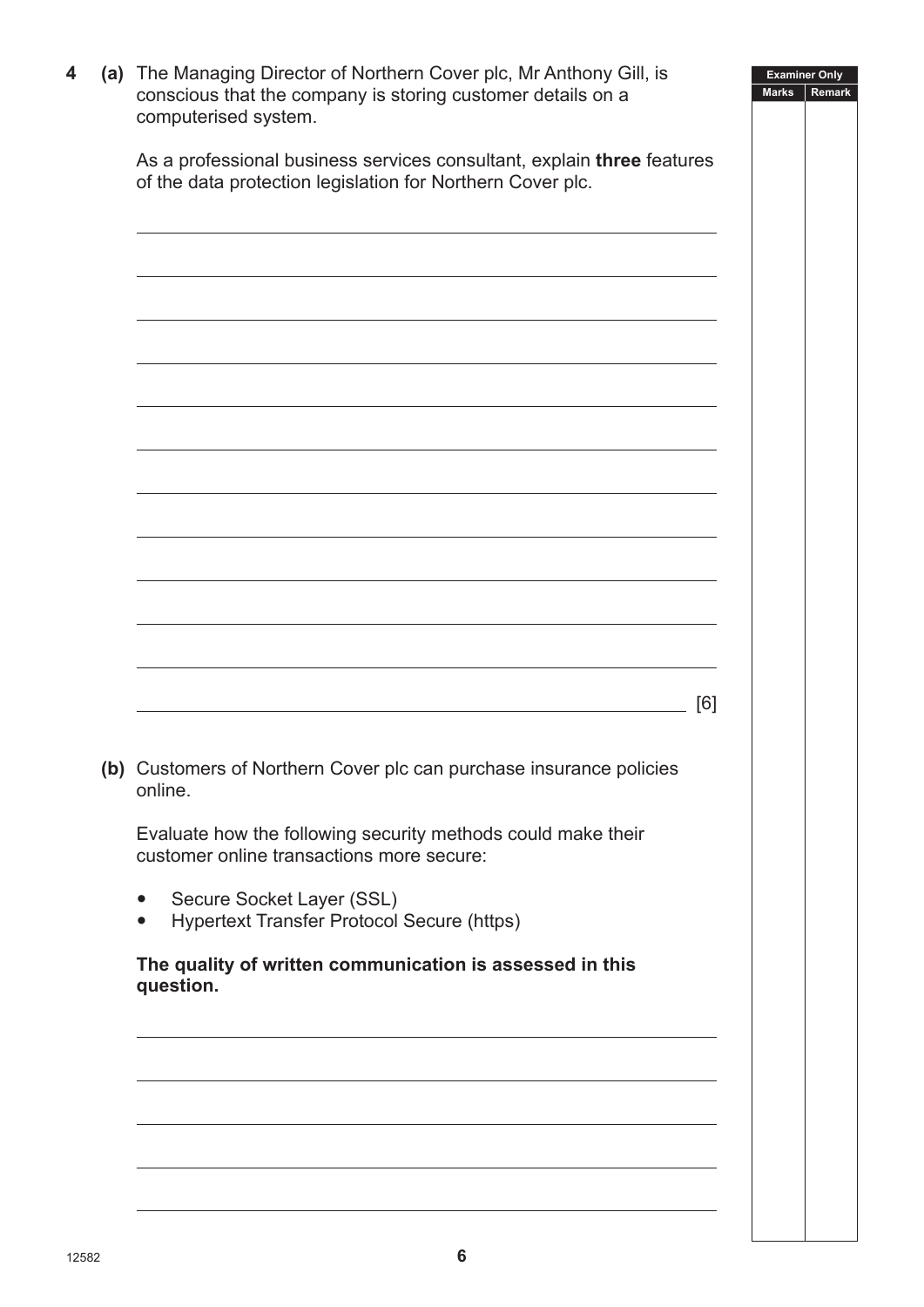|                | <b>Marks</b> | <b>Examiner Only</b><br>Remark |
|----------------|--------------|--------------------------------|
|                |              |                                |
|                |              |                                |
|                |              |                                |
|                |              |                                |
|                |              |                                |
|                |              |                                |
|                |              |                                |
|                |              |                                |
|                |              |                                |
|                |              |                                |
|                |              |                                |
|                |              |                                |
|                |              |                                |
|                |              |                                |
|                |              |                                |
|                |              |                                |
|                |              |                                |
|                |              |                                |
|                |              |                                |
|                |              |                                |
|                |              |                                |
|                |              |                                |
|                |              |                                |
|                |              |                                |
|                |              |                                |
|                |              |                                |
|                |              |                                |
|                |              |                                |
|                |              |                                |
|                |              |                                |
|                |              |                                |
|                |              |                                |
|                |              |                                |
|                |              |                                |
|                |              |                                |
|                |              |                                |
|                |              |                                |
|                |              |                                |
|                |              |                                |
|                |              |                                |
|                |              |                                |
|                |              |                                |
|                |              |                                |
|                |              |                                |
|                |              |                                |
|                |              |                                |
|                |              |                                |
|                |              |                                |
| $[16]$         |              |                                |
| $\overline{7}$ |              | [Turn over                     |

ŕ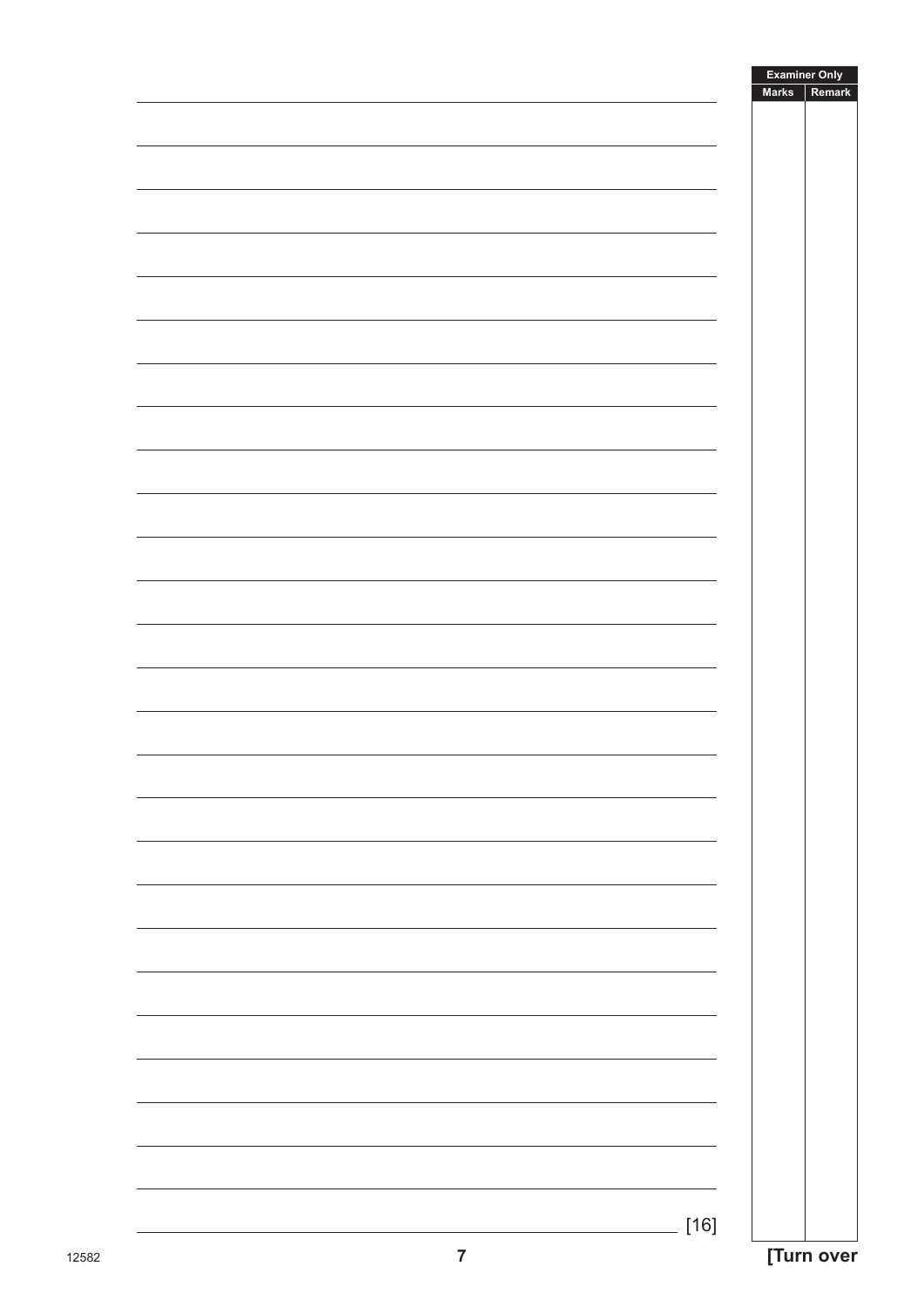**Marks Remark** As a professional business services consultant, evaluate the effectiveness of databases to support the financial decision making in Northern Cover plc. **The quality of written communication is assessed in this question.**

**Examiner Only**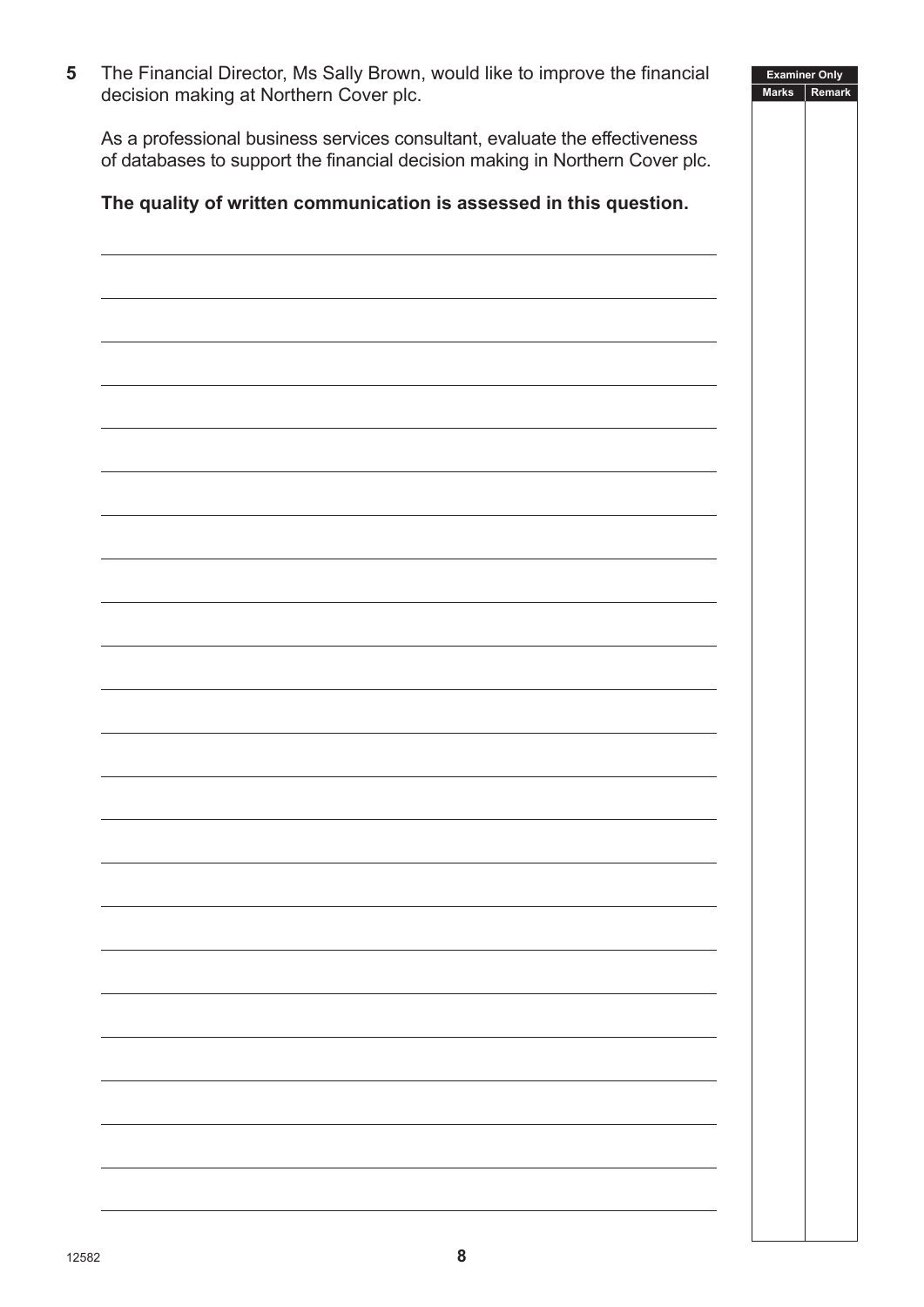|                           | Marks | <b>Examiner Only</b><br>Remark |
|---------------------------|-------|--------------------------------|
|                           |       |                                |
|                           |       |                                |
|                           |       |                                |
|                           |       |                                |
|                           |       |                                |
|                           |       |                                |
|                           |       |                                |
|                           |       |                                |
|                           |       |                                |
|                           |       |                                |
|                           |       |                                |
|                           |       |                                |
|                           |       |                                |
|                           |       |                                |
|                           |       |                                |
|                           |       |                                |
|                           |       |                                |
|                           |       |                                |
|                           |       |                                |
|                           |       |                                |
|                           |       |                                |
|                           |       |                                |
|                           |       |                                |
|                           |       |                                |
|                           |       |                                |
| $[20]$                    |       |                                |
|                           |       |                                |
|                           |       |                                |
|                           |       |                                |
|                           |       |                                |
|                           |       |                                |
|                           |       |                                |
|                           |       |                                |
|                           |       |                                |
|                           |       |                                |
|                           |       |                                |
|                           |       |                                |
|                           |       |                                |
|                           |       |                                |
|                           |       |                                |
|                           |       |                                |
|                           |       |                                |
|                           |       |                                |
| $\boldsymbol{9}$<br>12582 |       | [Turn over                     |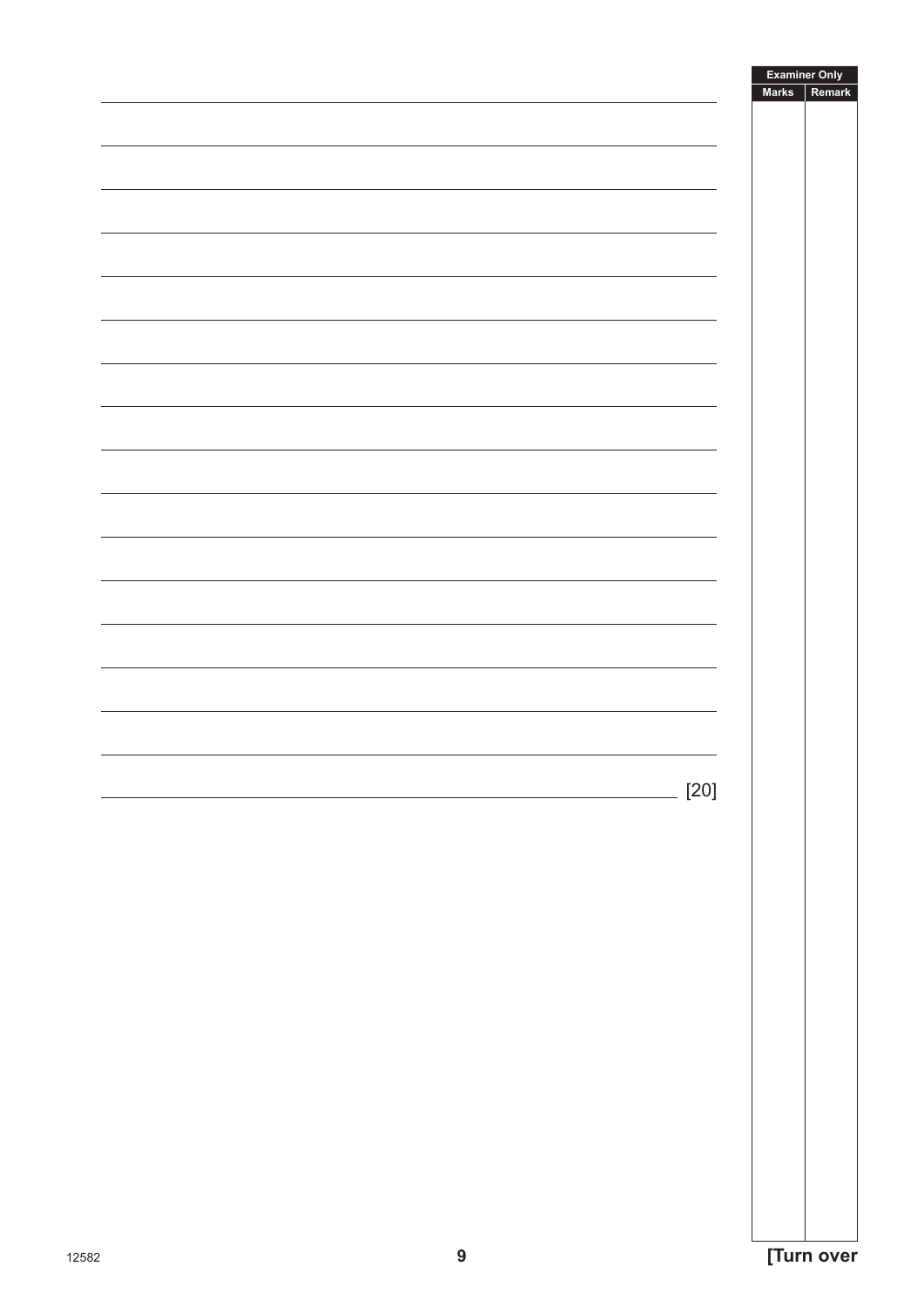**Examiner Only Marks Remark 6** The Managing Director of Northern Cover plc has decided to use data analytics to inform decision making in order to improve market share. Evaluate the use of data analytics to support decision making in Northern Cover plc. **The quality of written communication is assessed in this question.**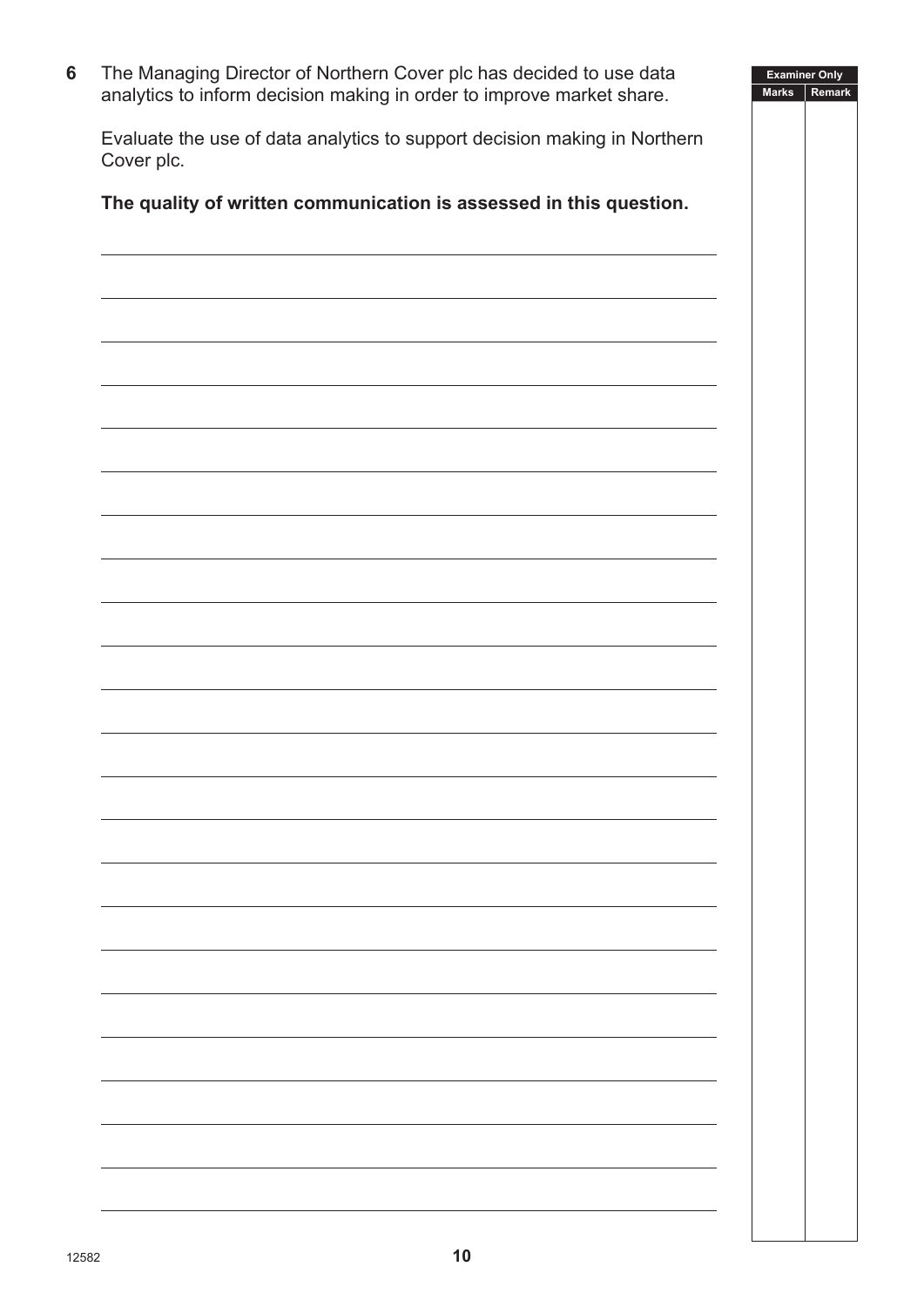|       |      |        | <b>Examiner Only</b><br>Marks | Remark     |
|-------|------|--------|-------------------------------|------------|
|       |      |        |                               |            |
|       |      |        |                               |            |
|       |      |        |                               |            |
|       |      |        |                               |            |
|       |      |        |                               |            |
|       |      |        |                               |            |
|       |      |        |                               |            |
|       |      |        |                               |            |
|       |      |        |                               |            |
|       |      |        |                               |            |
|       |      |        |                               |            |
|       |      |        |                               |            |
|       |      |        |                               |            |
|       |      |        |                               |            |
|       |      |        |                               |            |
|       |      |        |                               |            |
|       |      |        |                               |            |
|       |      |        |                               |            |
|       |      |        |                               |            |
|       |      |        |                               |            |
|       |      |        |                               |            |
|       |      |        |                               |            |
|       |      |        |                               |            |
|       |      |        |                               |            |
|       |      |        |                               |            |
|       |      | $[20]$ |                               |            |
|       |      |        |                               |            |
|       |      |        |                               |            |
|       |      |        |                               |            |
|       |      |        |                               |            |
|       |      |        |                               |            |
|       |      |        |                               |            |
|       |      |        |                               |            |
|       |      |        |                               |            |
|       |      |        |                               |            |
|       |      |        |                               |            |
|       |      |        |                               |            |
|       |      |        |                               |            |
|       |      |        |                               |            |
|       |      |        |                               |            |
|       |      |        |                               |            |
|       |      |        |                               |            |
|       | $11$ |        |                               | [Turn over |
| 12582 |      |        |                               |            |

ŕ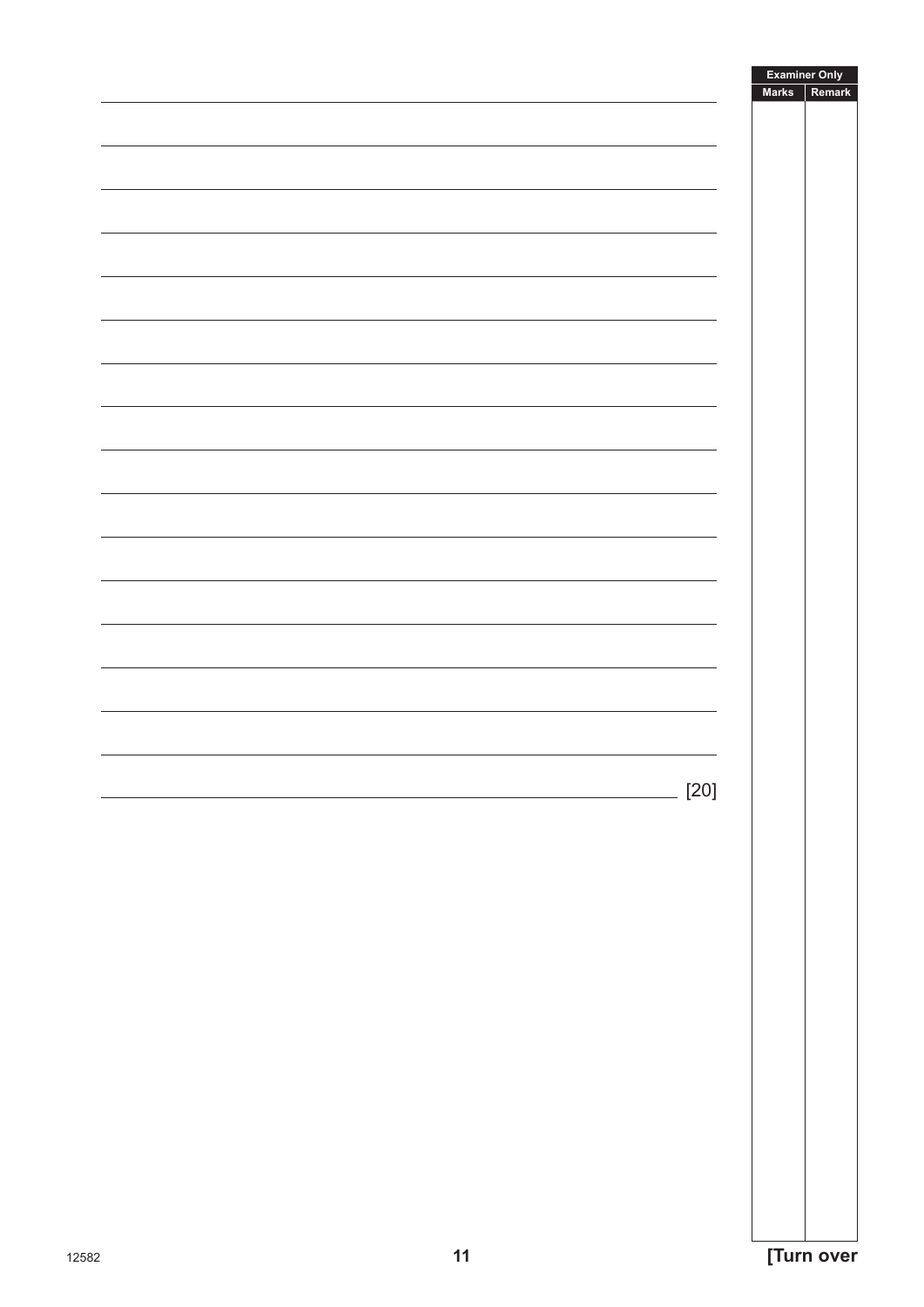| Continuation page (use this page if you need more space to complete your<br>answers). | <b>Marks</b> | <b>Examiner Only</b><br>Remark |
|---------------------------------------------------------------------------------------|--------------|--------------------------------|
| Number your answers clearly.                                                          |              |                                |
|                                                                                       |              |                                |
|                                                                                       |              |                                |
|                                                                                       |              |                                |
|                                                                                       |              |                                |
|                                                                                       |              |                                |
|                                                                                       |              |                                |
|                                                                                       |              |                                |
|                                                                                       |              |                                |
|                                                                                       |              |                                |
|                                                                                       |              |                                |
|                                                                                       |              |                                |
|                                                                                       |              |                                |
|                                                                                       |              |                                |
|                                                                                       |              |                                |
|                                                                                       |              |                                |
|                                                                                       |              |                                |
|                                                                                       |              |                                |
|                                                                                       |              |                                |
|                                                                                       |              |                                |
|                                                                                       |              |                                |
|                                                                                       |              |                                |
|                                                                                       |              |                                |
|                                                                                       |              |                                |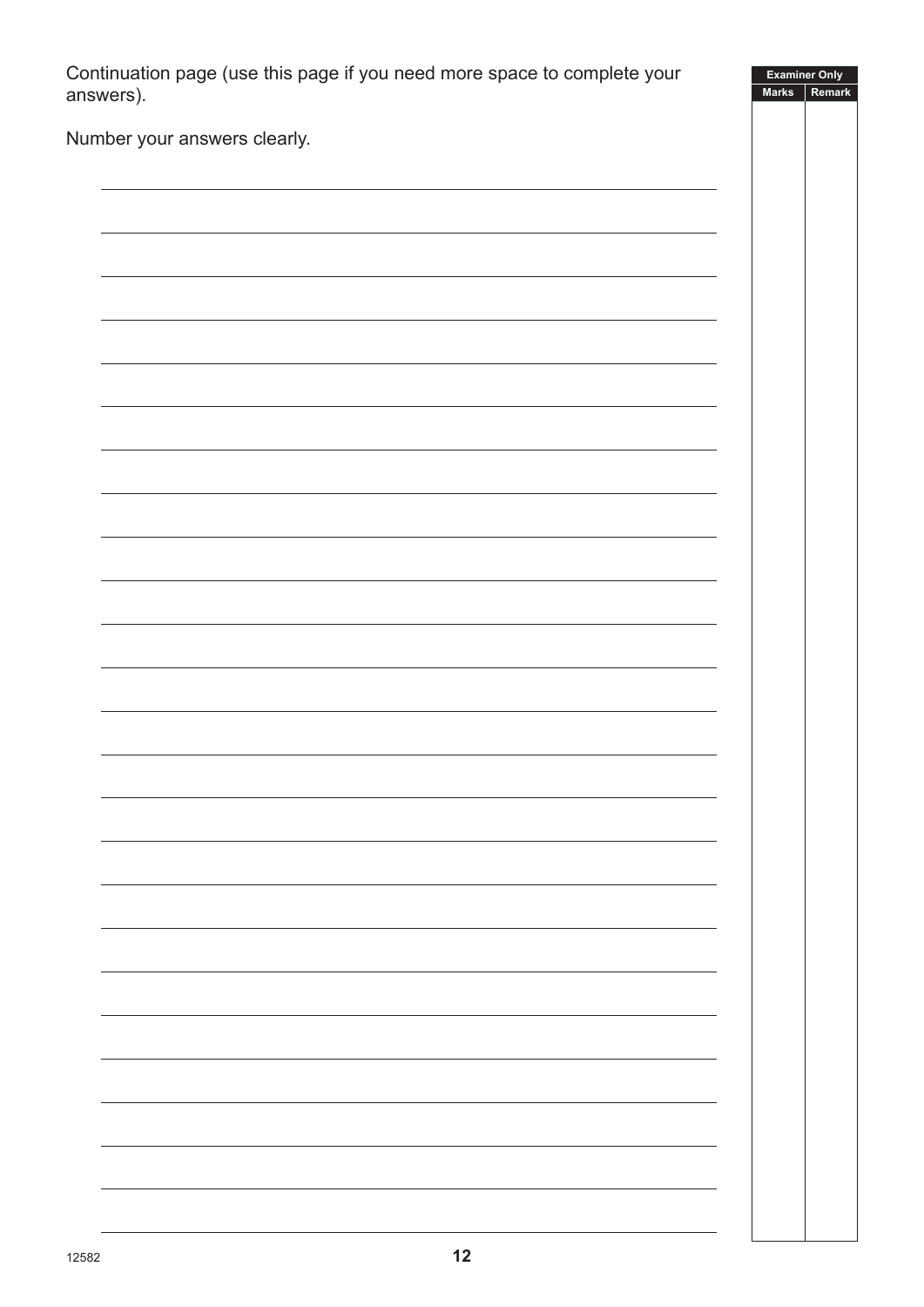| Continuation page (use this page if you need more space to complete your<br>answers). | <b>Marks</b> | <b>Examiner Only</b><br>Remark |
|---------------------------------------------------------------------------------------|--------------|--------------------------------|
| Number your answers clearly.                                                          |              |                                |
|                                                                                       |              |                                |
|                                                                                       |              |                                |
|                                                                                       |              |                                |
|                                                                                       |              |                                |
|                                                                                       |              |                                |
|                                                                                       |              |                                |
|                                                                                       |              |                                |
|                                                                                       |              |                                |
|                                                                                       |              |                                |
|                                                                                       |              |                                |
|                                                                                       |              |                                |
|                                                                                       |              |                                |
|                                                                                       |              |                                |
|                                                                                       |              |                                |
|                                                                                       |              |                                |
|                                                                                       |              |                                |
|                                                                                       |              |                                |
|                                                                                       |              |                                |
|                                                                                       |              |                                |
|                                                                                       |              |                                |
|                                                                                       |              |                                |
|                                                                                       |              |                                |
|                                                                                       |              |                                |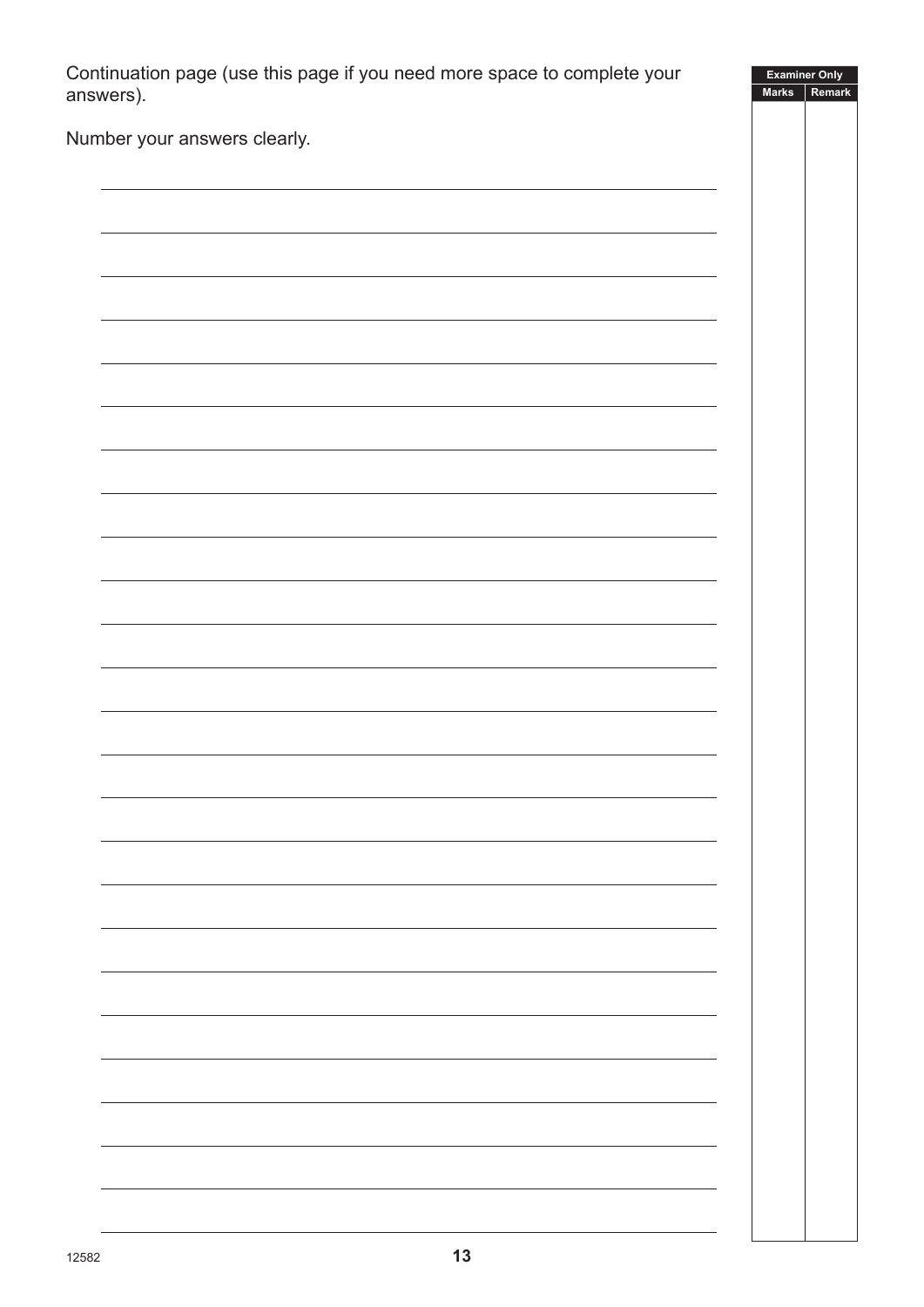# **THIS IS THE END OF THE QUESTION PAPER**